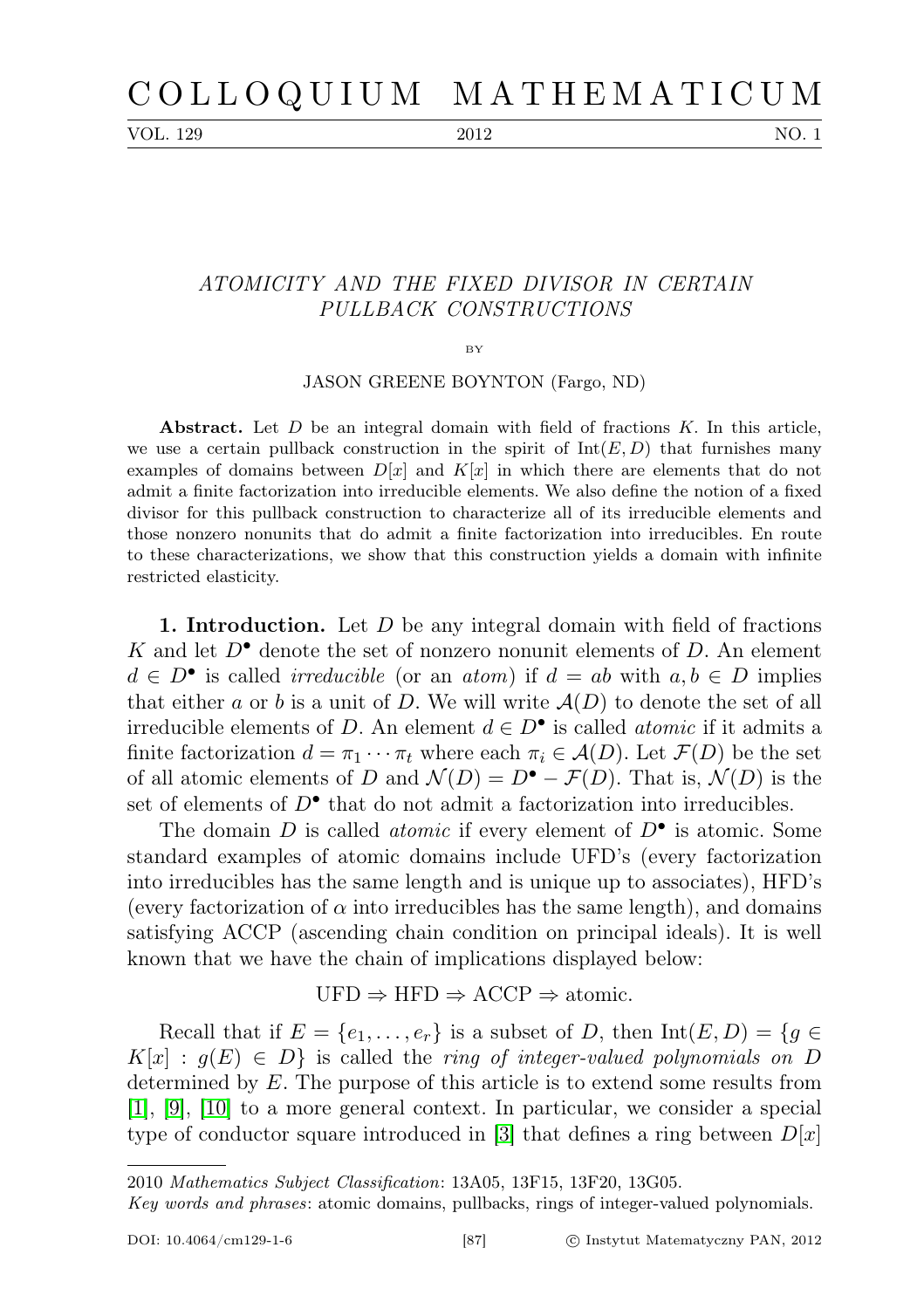and  $K[x]$ . Let  $v(x) = v_1(x) \cdots v_r(x)$  where  $v_1, \ldots, v_r$  are distinct irreducible polynomials over the field K. If  $C = v(x)K[X]$ , then we have the natural surjection  $\eta: K[x] \twoheadrightarrow K[x]/C \simeq \prod_{i=1}^r K[\theta_i]$  where, for each index  $i \leq r$ ,  $\theta_i$  is a root of  $v_i$ . If  $D_i$  is any overring of  $D[\theta_i]$ , then we have the inclusion  $\iota: \Pi_{i=1}^r D_i \hookrightarrow \prod_{i=1}^r K[\theta_i].$  Taking the pullback of the maps  $\eta$  and  $\iota$ , we obtain the ring  $R = \{g(x) \in K[x] : g(\theta_i) \in D_i \text{ for each } i \leq r\}$  between  $D[x]$  and  $K[x]$  with the nonzero conductor C from  $K[x]$  into R. In this case we will say that R is defined by a conductor square of the type  $(\boxtimes)$ :

$$
(X)
$$
\n
$$
\begin{array}{ccc}\n & R & \xrightarrow{\hspace{1cm}} & K[x] \\
& \downarrow & & \downarrow \\
& \downarrow & & \downarrow \\
& \uparrow & & \downarrow \\
& \uparrow & & \downarrow \\
& \uparrow & & \downarrow \\
& \downarrow & & \downarrow \\
& \downarrow & & \downarrow \\
& \downarrow & & \downarrow \\
& \downarrow & & \downarrow \\
& \downarrow & & \downarrow \\
& \downarrow & & \downarrow \\
& \downarrow & & \downarrow \\
& \downarrow & & \downarrow \\
& \downarrow & & \downarrow \\
& \downarrow & & \downarrow \\
& \downarrow & & \downarrow \\
& \downarrow & & \downarrow \\
& \downarrow & & \downarrow \\
& \downarrow & & \downarrow \\
& \downarrow & & \downarrow \\
& \downarrow & & \downarrow \\
& \downarrow & & \downarrow \\
& \downarrow & & \downarrow \\
& \downarrow & & \downarrow \\
& \downarrow & & \downarrow \\
& \downarrow & & \downarrow \\
& \downarrow & & \downarrow \\
& \downarrow & & \downarrow \\
& \downarrow & & \downarrow \\
& \downarrow & & \downarrow \\
& \downarrow & & \downarrow \\
& \downarrow & & \downarrow \\
& \downarrow & & \downarrow \\
& \downarrow & & \downarrow \\
& \downarrow & & \downarrow \\
& \downarrow & & \downarrow \\
& \downarrow & & \downarrow \\
& \downarrow & & \downarrow \\
& \downarrow & & \downarrow \\
& \downarrow & & \downarrow \\
& \downarrow & & \downarrow \\
& \downarrow & & \downarrow \\
& \downarrow & & \downarrow \\
& \downarrow & & \downarrow \\
& \downarrow & & \downarrow \\
& \downarrow & & \downarrow \\
& \downarrow & & \downarrow \\
& \downarrow & & \downarrow \\
& \downarrow & & \downarrow \\
& \downarrow & & \downarrow \\
& \downarrow & & \downarrow \\
& \downarrow & & \downarrow \\
& \downarrow & & \downarrow \\
& \downarrow & & \downarrow \\
& \downarrow & & \downarrow \\
& \downarrow & & \downarrow \\
& \downarrow & & \downarrow \\
& \downarrow & & \downarrow \\
& \downarrow & & \downarrow \\
& \downarrow & & \downarrow \\
& \downarrow & & \downarrow \\
& \downarrow & & \downarrow \\
& \downarrow & & \downarrow \\
& \downarrow & & \downarrow \\
& \downarrow & & \downarrow \\
& \downarrow & & \downarrow \\
& \downarrow & & \downarrow \\
& \downarrow & & \downarrow \\
& \downarrow & & \downarrow \\
& \downarrow & & \downarrow \\
& \downarrow & & \downarrow \\
& \downarrow & & \downarrow \\
& \down
$$

It was first proved in [\[15\]](#page-10-2) that  $\text{Int}(E,D) = f(x)K[x] + \sum_{i=1}^{r} D\varphi_i(x)$ where  $f(x) = (x - e_1) \cdots (x - e_r)$  and, for each  $i \leq r$ , the polynomial  $\varphi_i$ is the LaGrange interpolation polynomial on the set  $E$ . This representation indicates that  $Int(E, D)$  is definable by a conductor square of the type  $(\boxtimes)$ . Indeed, it is noted in [\[3\]](#page-9-1) that if we set  $v_i(x) = (x - e_i)$  and  $D_i = D$  for each  $i \leq r$ , then the resulting pullback ring is  $R = \text{Int}(E, D)$ .

Much is known about the ring  $Int(E, D)$  when E is finite (see [\[6\]](#page-9-2) for a survey). Recall that a ring R is said to have the *strong n-generator property* if the following condition holds for every finitely generated ideal I: For each nonzero  $b \in I$ , there exist  $b_1, \ldots, b_{n-1} \in I$  such that  $I = (b, b_1, \ldots, b_{n-1})$ . For example, [\[8\]](#page-10-3) proves that  $Int(E, D)$  has the strong 2-generator property if and only if D is a Bézout domain. A similar result for  $Int(E, D)$  can be found in [\[4\]](#page-9-3) for a larger number of generators. Also, [\[15\]](#page-10-2) uses the representation above to show that  $Int(E, D)$  is a Prüfer domain if and only if D is a Prüfer domain. As the previous paragraph suggests, analogous results hold for a ring R defined by a conductor square of the type  $(\boxtimes)$  (see [\[5\]](#page-9-4) for a survey of all of these articles). The following problems may provide impetus to study the construction:

PROBLEM 1.1 ([\[7,](#page-9-5) Problem 50]). Study the ring- and ideal-theoretic properties that transfer in a conductor square where the conductor ideal is not maximal (or even prime) in the extension ring.

The construction  $(\boxtimes)$  has conductor ideal that is generally a finite intersection of maximal ideals of  $K[x]$ . The results of [\[3\]](#page-9-1) and [\[4\]](#page-9-3) provide some investigation toward Problem 1.1.

PROBLEM 1.2 ([\[7,](#page-9-5) Problem 52]). Does there exist a pullback diagram of the type  $(\boxtimes)$  that defines a Prüfer domain containing an ideal requiring more than two generators?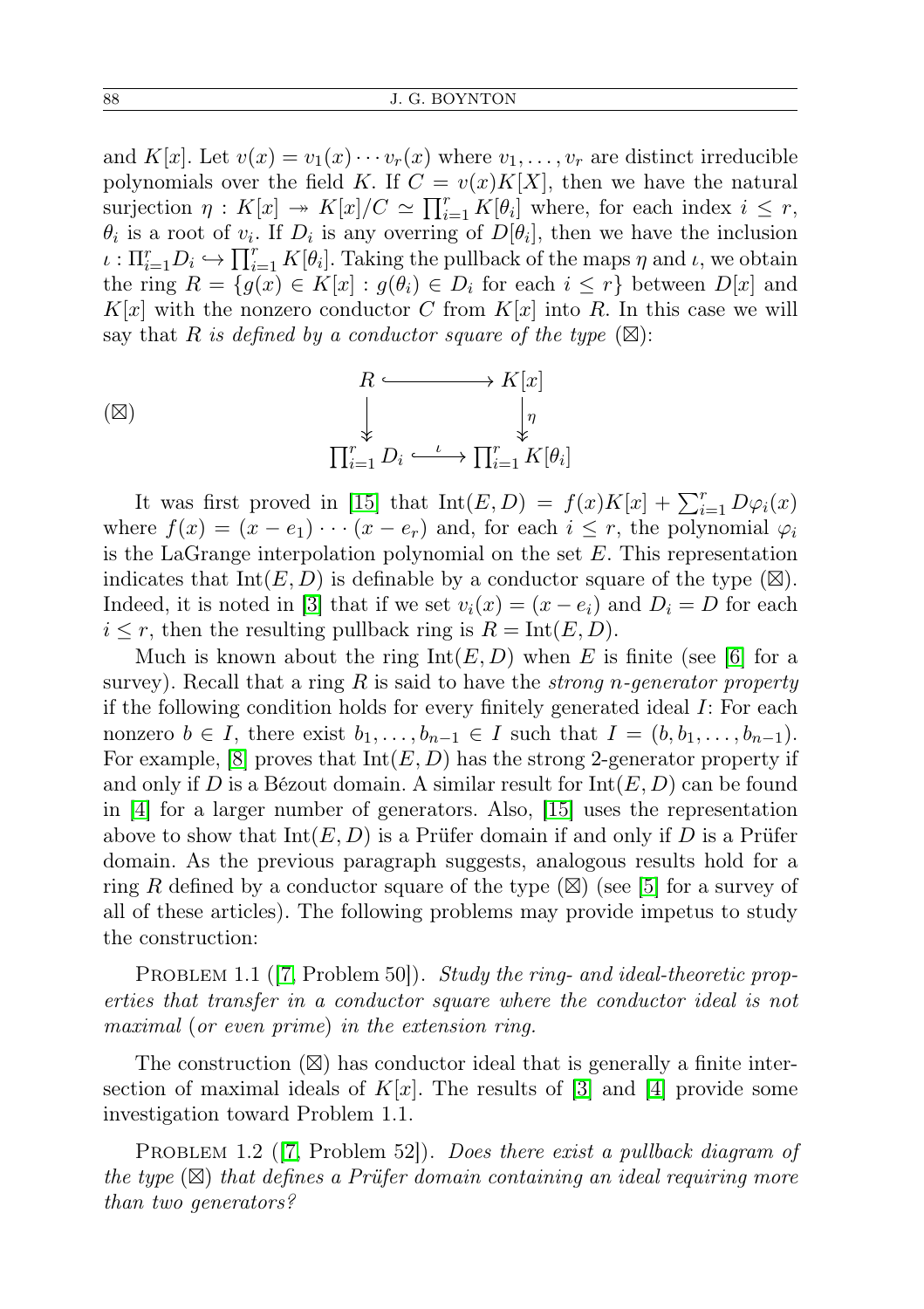The results of [\[4\]](#page-9-3) show that for  $n \geq 2$ , there exists a Prüfer domain D with the *n*-generator property but not the  $(n-1)$ -generator property. In addition,  $\text{Int}(\{0\},D)=D+xK[x]$  shares the same property as D. It follows from [\[15\]](#page-10-2) and [\[3\]](#page-9-1) that the answer to Problem 1.2 is affirmative.

PROBLEM 1.3 (12, Problem PD2). Does each Prüfer overring of  $\mathbb{Z}[x]$ have the 2-generator property?

A partial affirmative answer to this question is given in [\[3\]](#page-9-1) where it is shown that any Prüfer domain R between  $\mathbb{Z}[x]$  and  $\mathbb{Q}[x]$  with a nonzero conductor from  $\mathbb{Q}[x]$  into R has the 2-generator property.

Some authors have also considered factorization in various pullback constructions in the spirit of  $Int(E, D)$ . For example, [\[11\]](#page-10-5) finds necessary and sufficient conditions on the pullback diagram defining  $S = A + xB[x]$  in or-der that S is an HFD (see [\[14\]](#page-10-6) for similar examples). On the other hand, [\[1\]](#page-9-0) proves that if D is not a field, then  $Int(E, D)$  is never atomic. What is more, a ring R defined by the construction  $(\boxtimes)$  does not satisfy ACCP (see below). At this point it would be reasonable to guess that the ring  $R$  is not atomic.

Indeed, we do show that the diagram  $(\boxtimes)$  is quite useful in producing numerous examples of nonatomic domains. In addition, we introduce the concept of a fixed divisor (as in [\[2\]](#page-9-6), [\[9\]](#page-10-0), [\[10\]](#page-10-1)) in order to characterize the irreducible elements in certain pullbacks of the type  $(\boxtimes)$ . We use the fixed divisor to show that these pullbacks have infinite restricted elasticity. This investigation might give some insight into the possibility of atomicity in a ring R defined by  $(\boxtimes)$ . If it is the case that such a ring R is atomic, then we will have a method of producing atomic domains that do not satisfy ACCP.

2. Atomicity. In this section we show that examples of nonatomic domains are quite easily obtained using the construction  $(\boxtimes)$ . It will become evident that in most cases, the divisors of the conductor polynomial  $v(x)$ do not admit a finite factorization into irreducible elements in  $R$ . In fact, the closing result of this section shows that under certain conditions, we need look no further than the conductor ideal  $v(x)K[x]$  for the nonatomic elements.

DEFINITION 2.1. Suppose that R is a ring defined by the diagram of the type  $(\boxtimes)$ .

- (1) As in [\[6\]](#page-9-2),  $\mathfrak{J}_0(R)$  denotes the ring of constants in R. That is,  $\mathfrak{J}_0(R)$  =  $R \cap K$ .
- (2) A polynomial  $f \in R$  is called *pseudo-irreducible in* R if  $g, h \in R$  and  $f = gh$  imply g or  $h \in \mathfrak{J}_0(R)$ .

If  $c \in \mathfrak{J}_0(R)$ , then we get nothing new when evaluating at  $\theta_i$  and it follows that  $c \in \bigcap_{i=1}^r D_i$ . In other words,  $\mathfrak{J}_0(R) \subset \bigcap_{i=1}^r D_i$ . It is also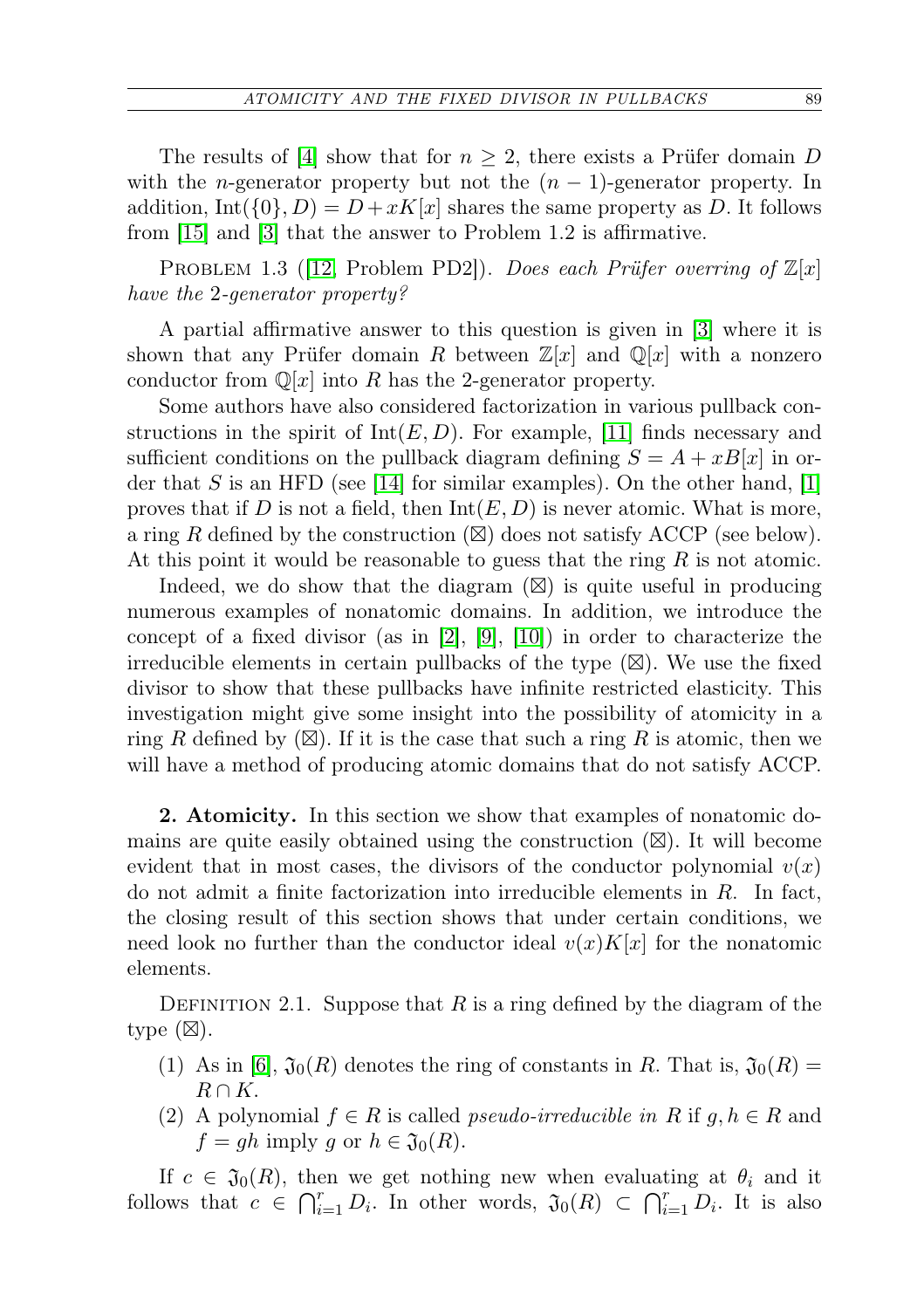worth noting that if  $f \in R$ , then the irreducibility of f in  $K[x]$  implies the pseudo-irreducibility of f in R. However, if  $q(x) = x(x - 1)/2$  and  $R = \text{Int}(\{0, 1\}, \mathbb{Z})$ , then g is a pseudo-irreducible element of R while it is not irreducible in  $\mathbb{Q}[x]$ .

LEMMA 2.2. Suppose that  $R$  is a ring defined by a diagram of the type  $(\boxtimes)$ . If  $g(x) \in R$  has the property that  $g(x)/c \in R$  for every nonzero nonunity  $c \in \mathfrak{J}_0(R)$ , then the following hold:

- (1) The polynomial  $g(x)/c$  is not an irreducible element of R.
- (2) If  $g(x)/c$  is a pseudo-irreducible polynomial then it is not atomic.
- (3) There exists an infinite chain of principal ideals that properly ascends from  $(q(x))$ .

*Proof.* (1) Choose any nonzero nonunit  $d \in \mathfrak{J}_0(R)$ . Then  $g(x)/c =$  $d \cdot g(x)/c d$  is a proper factorization.

(2) Suppose that  $g(x)/d = p_1(x) \cdots p_s(x)$  where each  $p_k$  is in  $\mathcal{A}(R)$ . By assumption, all but one of the  $p_k$  are constant in R. That is, after a suitable reordering, we have  $deg(g) = deg(p_1)$  and  $p_2, \ldots, p_s \in \mathfrak{J}_0(R)^{\bullet}$ . But then  $g(x)/(p_2(x)\cdots p_s(x)) = p_1(x) \in \mathcal{A}(R)$ , contradicting (1) above.

(3) Choose any nonzero nonunit  $d \in \mathfrak{J}_0(R)$ . Then  $(g(x)) \subset (g(x)/d)$  $\subset (g(x)/d^2) \subset \cdots$  is a properly ascending chain of principal ideals that does not terminate.

REMARK 2.3. Notice that if R is a ring defined by  $(\boxtimes)$ , then the conductor polynomial  $v(x)$  has the property that  $v(x)/c \in R$  for every  $c \in \mathfrak{J}_0(R)$ . Indeed, we have  $v(\theta_i)/c = 0 \in D_i$  for each  $i \leq r$  and it is evident that R never satisfies the ascending chain condition on its principal ideals. In addition, usually one need not look much further than  $v(x)$  (or its irreducible factors  $v_i(x)$  in order to find an element of R that is not atomic.

The proof of the next result essentially uses the same argument as [\[1\]](#page-9-0).

THEOREM 2.4. Suppose that  $R$  is a ring defined by a diagram of the type  $(\boxtimes)$  with the following properties:

- (1) There exists a nonunit  $d \in D$  that remains a nonunit in  $D_i D_j$  for each  $i \neq j$ .
- (2) The Vandermonde determinant  $\Delta$  of the full set of roots in a splitting field of v is nonzero.

Then the polynomial  $v(x)/\Delta^2 d$  is a pseudo-irreducible element of R so that R is not atomic.

*Proof.* Suppose that we can write  $v(x)/\Delta^2 d = q(x)h(x)$  with  $q, h \in R$ and such that  $\deg(q), \deg(h) \geq 1$ . Lifting this equation up to the UFD  $K[x]$ , after a suitable reordering of the  $v_i$ , we find that  $g = \alpha v_1 \cdots v_k$  and  $h =$  $\beta v_{k+1} \cdots v_r$  where  $\alpha, \beta \in K$ . It follows that  $\alpha \beta \Delta^2 d = 1$  so that  $(\alpha \Delta)(\beta \Delta) d$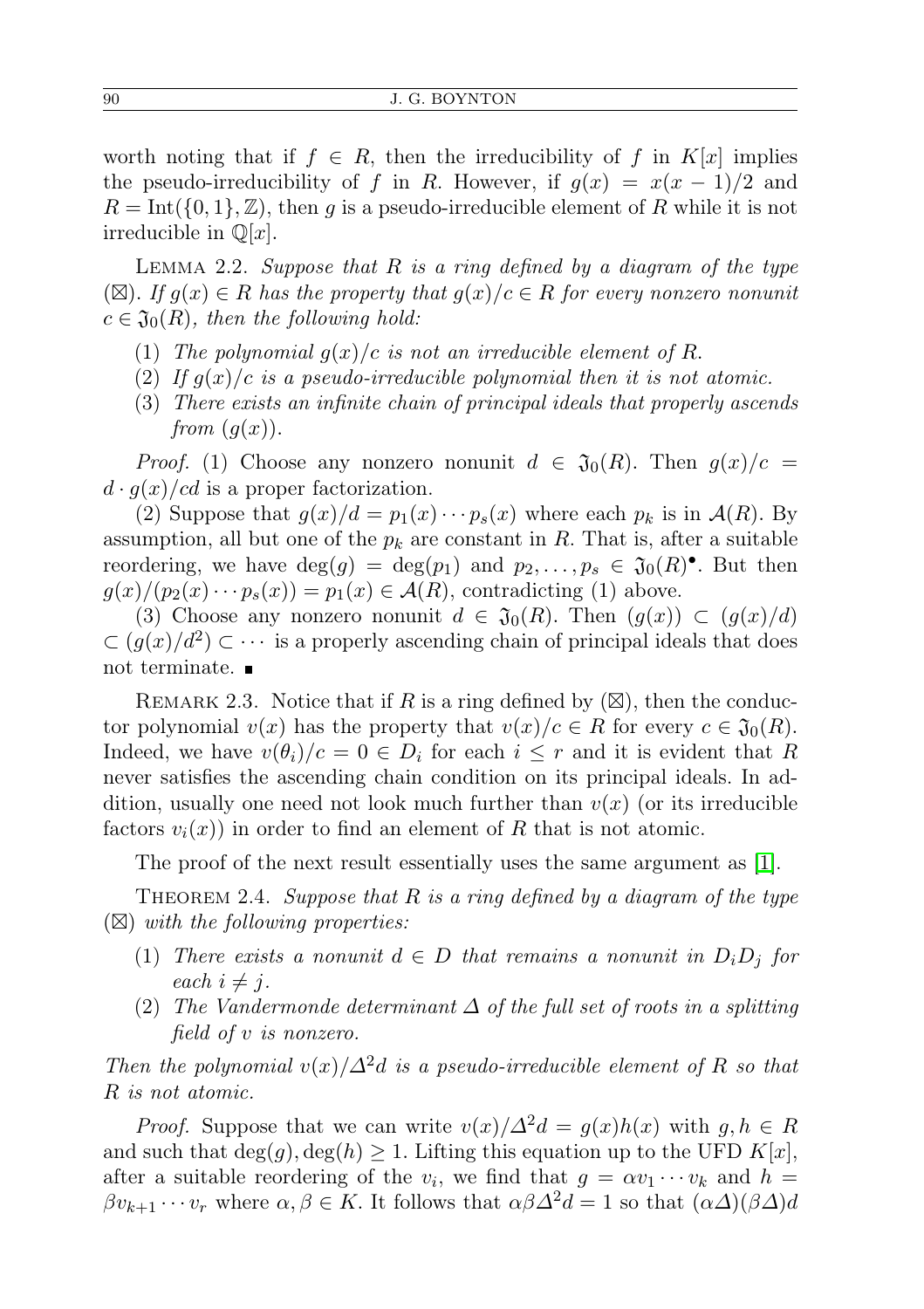$= 1.$  Now  $\alpha\Delta = q(\theta_i) \cdot \alpha\Delta/q(\theta_i)$  for any index  $k + 1 \leq i \leq r$ , and since  $g \in R$ , we have  $g(\theta_i) \in D_i$ . If  $\{\theta_1, \ldots, \theta_n\}$  is the full set of roots in a splitting field of  $v(x)$  where  $n \geq r$ , then  $\alpha \Delta / g(\theta_i) \in D[\theta_1, \ldots, \theta_n]$ . It follows that  $\alpha z \in D_i[\theta_1, \ldots, \theta_n]$  and similarly that  $\beta z \in D_j[\theta_1, \ldots, \theta_n]$  for any index  $1 \leq j \leq k$ . This means that d is a unit in the ring  $D_i D_j[\theta_1, \ldots, \theta_n]$ . But d is a nonunit of  $D_i D_j$ , and since we can assume that  $\theta_1, \ldots, \theta_n$  are all integral over D (see |3| for a justification), it must be the case that d is a nonunit in  $D_i D_j | \theta_1, \ldots, \theta_n$ . It follows that the polynomial  $v(x)/\Delta^2 d$  cannot be factored into two polynomials of smaller degree and is hence pseudo-irreducible. Lemma 2.2 and Remark 2.3 imply that R is not atomic.  $\blacksquare$ 

The previous results together with the next examples suggest that nonatomic domains between  $D[x]$  and  $K[x]$  defined by the diagram ( $\boxtimes$ ) are quite numerous.

EXAMPLES 2.5. Suppose that  $R$  is a ring defined by a diagram of the type  $(\boxtimes)$ .

- (1) If  $r = 1$ , then the ring R defined by  $(\boxtimes)$  is never atomic. Since  $v(x) =$  $v_1(x)$  is irreducible in  $K[x]$ , it is pseudo-irreducible and Remark 2.3 implies that R is not atomic. In particular, the ring  $Int({0}, D) =$  $D + xK[x]$  is nonatomic whenever D is not a field.
- (2) (See [\[1\]](#page-9-0).) If D is not a field, then the ring  $Int(E, D)$  of integer-valued polynomials on D determined by the finite subset  $E = \{e_1, \ldots, e_r\}$  $\subset D$  is never atomic. As noted in the introduction,  $Int(E, D)$  is defined by a conductor square of the type  $(\boxtimes)$  where  $C =$  $(x-e_1)\cdots(x-e_r)K[x]$  and  $A=\prod_{i=1}^r D$ . That is, each  $D_i$  equals D so that  $D_i D_j = D \subsetneq K$ . Nonatomicity of R follows from Theorem 2.4.
- (3) Suppose that  $r = 2$  and  $D_2 = K(\theta_2)$  and consider the polynomial  $v_1(x) \in D[x]$ . If c is any nonzero element of D, then  $v_1(\theta_1)/c = 0 \in$  $D_1$  and  $v_1(\theta_2)/c \in K(\theta_2)$  putting  $v_1(x)/c \in R$ . Lemma 2.2 implies that  $R$  is not atomic.
- (4) If  $C = x(x-1)\mathbb{Q}[x]$  and  $D_1 \times D_2 = \mathbb{Z}_{(2)} \times \mathbb{Z}_{(3)}$ , then the polynomial  $x/2 \in R$  is not atomic. First note that  $\mathfrak{J}_0(R) = \mathbb{Z}_{(2)} \cap \mathbb{Z}_{(3)}$  and if 3 divides  $x/2$ , then  $x/6 \in R$ . But this is impossible since  $1/6 \notin \mathbb{Z}_{(3)}$ . It now follows that  $x/2$  cannot be factored into irreducibles. To see this, if  $x/2 = c_1 \cdots c_n g(x)$  is a factorization into irreducibles, then each  $c_i$  equals 2 and  $g(x)$  is irreducible in R. But then  $g(x) = x/2^k$ is irreducible, which is false.

We close this section with a result that gives conditions in which the badly behaved elements with respect to factorization are confined to the conductor ideal  $C = v(x)K[x]$ . This theorem is a slight strengthening of Proposition 7 in [\[10\]](#page-10-1). First, we make a relevant definition.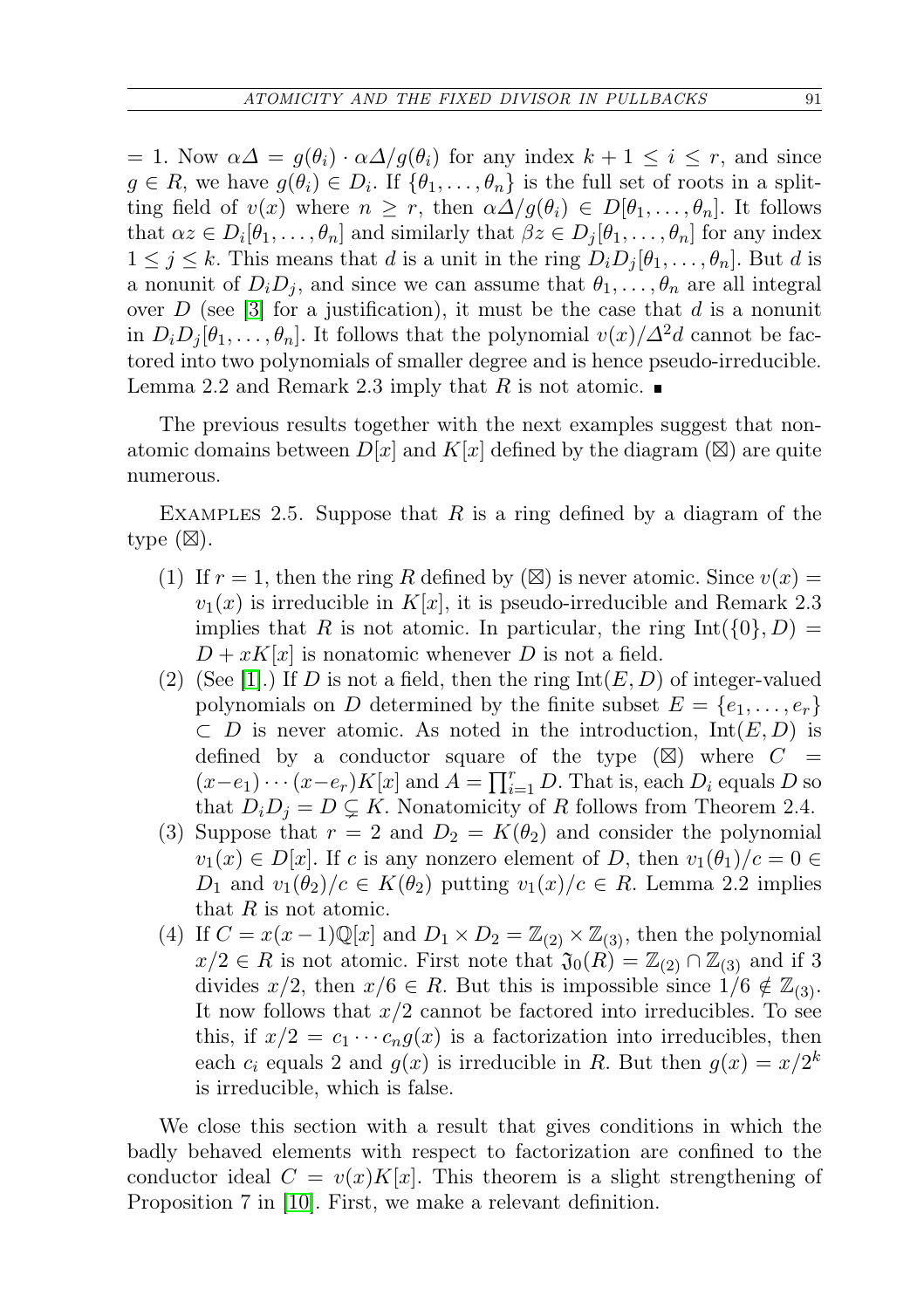DEFINITION 2.6. A D-module M satisfies  $D$ -ACC if every ascending chain of cyclic submodules of M stabilizes.

THEOREM 2.7. Suppose that  $R$  is a ring defined by a diagram of the type  $(\boxtimes)$  with the following properties:

- (1) Each nonunit of  $\mathfrak{J}_0(R)$  remains a nonunit in  $D_i$  for each  $i \leq r$ .
- (2) Each  $D_i$  satisfies ACC on its cyclic  $\mathfrak{J}_0(R)$ -submodules.

Then  $\mathcal{N}(R)$  is contained in the conductor ideal  $C = v(x)K[x]$ .

*Proof.* Since every polynomial in R can be factored into a product of pseudo-irreducible elements, it suffices to check the result for these polynomials. If  $g \in \mathcal{N}(R)$  is pseudo-irreducible, then there exists in R an infinite chain of cyclic  $\mathfrak{J}_0(R)$ -submodules  $\mathfrak{J}_0(R)g \subset \mathfrak{J}_0(R)g_1 \subset \mathfrak{J}_0(R)g_2 \subset \cdots$ that properly ascends from g. Evaluating at any  $\theta_i$  gives a chain of cyclic  $\mathfrak{J}_0(R)$ -submodules  $\mathfrak{J}_0(R)g(\theta_i) \subset \mathfrak{J}_0(R)g_1(\theta_i) \subset \mathfrak{J}_0(R)g_2(\theta_i) \subset \cdots$  in  $D_i$  that properly ascends from  $g(\theta_i)$ . If  $g(\theta_i) \neq 0$ , then condition (1) ensures that the chain remains infinite in  $D_i$  and condition (2) is violated. It follows that  $g(\theta_i) = 0$  for all  $i \leq r$  so that  $g \in v(x)K[x]$ .

REMARK 2.8. If  $v(x) = x - e$  is a linear polynomial, then it is enough to assume that  $D = D_1$  is an atomic domain (without the full strength of ACCP) to conclude that  $\mathcal{N}(R) \subset (x-e)K[x]$ . Indeed, if  $d + (x-e)q(x) \in$  $R = D + (x-e)K[x]$  where  $d \neq 0$ , then  $d(1 + (x-e)q(x)/d)$  can be factored into a finite product of irreducible elements. If  $deg(v) \geq 2$ , it is not clear that we can replace condition (2) with "each  $D_i$  is  $\mathfrak{J}_0(R)$ -atomic" (see below for the definition).

3. The fixed divisor. In this section, we define the notion of a fixed divisor for a ring R defined by a special case of the diagram  $(\boxtimes)$  (see [\[2\]](#page-9-6), [\[9\]](#page-10-0), [\[10\]](#page-10-1)). This tool will greatly facilitate the characterization of the irreducible and atomic elements of R. Using some of the ideas in  $|13|$  we can better understand the factorial behavior in  $(\boxtimes)$ . Let D be any integral domain and let M be any torsion free D-module. The nonzero element  $m \in M$  is said to be *D*-irreducible in M if whenever  $m = dm'$  for some  $d \in D$  and  $m' \in M$ , then d is a unit of D. The set of all D-irreducible elements of M is denoted by  $\mathcal{A}_D(M)$ . A nonzero element  $m \in M$  is called D-atomic if there exists a finite factorization  $m = c_1 \cdots c_t m'$  such that  $c_i \in \mathcal{A}(D)$  for each  $i \leq t$  and  $m' \in A_D(M)$ . We will call M a D-UFM (or a factorial module) if M is D-atomic and if  $c_1 \cdots c_t m' = d_1 \cdots d_s m''$  where  $c_i, d_i \in \mathcal{A}(D)$  and  $m', m'' \in A_D(M)$  implies  $t = s$ ,  $c_i = u_i d_i$ , and  $m' = u m''$  for some units  $u, u_i \in D$ . It is pointed out in [\[13\]](#page-10-7) that if M is a D-UFM, then D is necessarily a UFD.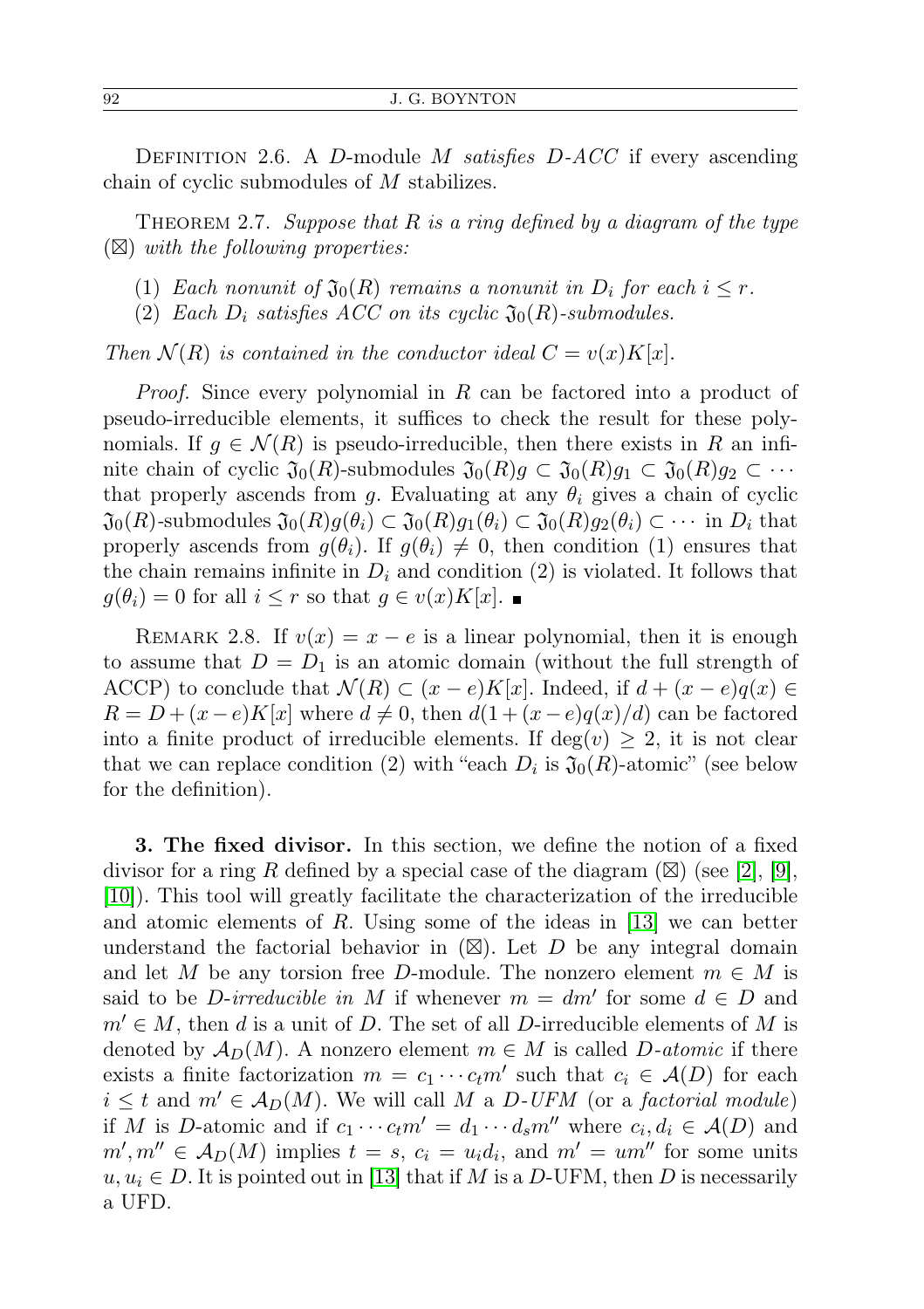DEFINITION 3.1. Suppose that R is a ring defined by a conductor square of the type  $(\boxtimes)$  and let  $E = {\theta_1, \ldots, \theta_r}$ . Assume further that each  $D_i$ is a  $\mathfrak{J}_0(R)$ -UFM and that every nonunit of  $\mathfrak{J}_0(R)$  remains a nonunit in each  $D_i$ .

- (1) We will say that R is a ring defined by a conductor square of the type  $\mathfrak{F}(\boxtimes)$ .
- (2) Let  $g(x) \in R$ . Write each  $g(\theta_i) = c_i g'(\theta_i)$  where  $c_i \in \mathfrak{J}_0(R)$  and  $g'(\theta_i)$ is an irreducible element in the  $\mathfrak{J}_0(R)$ -module  $D_i$ . Now define the fixed divisor of g to be  $d(E, g) = \gcd(c_1, \ldots, c_n)$  in  $\mathfrak{J}_0(R)$ .

The following theorem collects some basic properties of the fixed divisor. Similar statements can be found in [\[9\]](#page-10-0) and [\[10\]](#page-10-1) for  $Int(E, D)$ .

THEOREM 3.2. Suppose that  $R$  is a ring defined by a conductor square of the type  $\mathfrak{F}(\boxtimes)$ . The following hold for a nonzero polynomial  $g \in R$ .

- (1)  $g(x)/d(E, g)$  belongs to the ring R.
- (2)  $d(E, q) = 0$  implies q is not irreducible.
- (3)  $g = cg_1$ , where  $g_1 \in R$  and  $c \in \mathfrak{J}_0(R)$ , implies  $d(E, g) = cd(E, g_1)$ .
- (4)  $g = g_1 \cdots g_k$ , where each  $g_s$  is in R, implies  $d(E, g_1) \cdots d(E, g_k)$  $d(E, g)$ .
- (5)  $g = g_1^k$ , where  $g_1 \in R$ , implies  $d(E, g) = d(E, g_1)^k$ .

*Proof.* (1) Follows immediately from the fact that  $d(E, g) | g(\theta_i)$  for each  $i \leq r$ .

(2) If  $d(E, g) = 0$ , then  $g(\theta_i) = 0$  for all  $i \leq r$ . That is,  $g \in v(x)K[x]$ and we can write  $g(x) = v(x)g(x)$  for some  $g(x) \in K[x]$ . There is a nonzero nonunit  $d \in D$  such that  $dq(x) \in D[x]$  and we have a factorization  $g(x) =$  $v(x)q(x)$  $\frac{q(x)}{d} \cdot d.$ 

(3) Follows from the identity  $gcd(cd_1, \ldots, cd_r) = c \gcd(d_1, \ldots, d_n)$ .

(4) Suppose that p is any prime element of  $\mathfrak{J}_0(R)$  that divides  $d(E, g_1)$  $\cdots d(E, g_k)$ . We will assume that  $p | d(E, g_1)$  so that  $p | g_1(\theta_i)$  in the  $\mathfrak{J}_0(R)$ module  $D_i$  for each  $i \leq r$ . Using the fact that  $D_i$  is a  $\mathfrak{J}_0(R)$ -UFM, we can write  $g_1(\theta_i) = \gamma_{1,i}g_{1,i}(\theta_i)$  where  $g_{1,i}(\theta_i)$  is  $\mathfrak{J}_0(R)$ -irreducible and  $\gamma_{1,i} \in$  $\mathfrak{J}_0(R)$ . Since p is prime (irreducible) in the UFD  $\mathfrak{J}_0(R)$ , it is prime in the  $\mathfrak{J}_0(R)$ -module  $D_i$ . That is,  $p | \gamma_{1,i}$  and it is evident from the equation  $g(\theta_i) = \gamma_{1,i} \cdots \gamma_{k,i} g_{1,i}(\theta_i) \cdots g_{k,i}(\theta_i)$  that  $p | \gamma_{1,i} \cdots \gamma_{k,i}$  for all  $i \leq r$ . Therefore,  $p | d(E, g_1 \cdots g_k)$  and we have  $d(E, g_1) \cdots d(E, g_k) | d(E, g)$  as desired.

(5) From (4), we have  $d(E, g_1)^k | d(E, g)$ . Now suppose that p is any prime element of  $\mathfrak{J}_0(R)$  that divides  $d(E, g)$ . If we write  $g(\theta_i) = (\gamma_{1,i}g_{1,i}(\theta_i))^k$  $(\gamma_{1,i})^k g_{1,i}^k(\theta_i)$ , then  $p | (\gamma_{1,i})^k$  in the ring  $\mathfrak{J}_0(R)$ . Hence,  $p | \gamma_{1,i}$  for each  $i \leq r$ so that  $p \mid d(E, g_1)^k$ .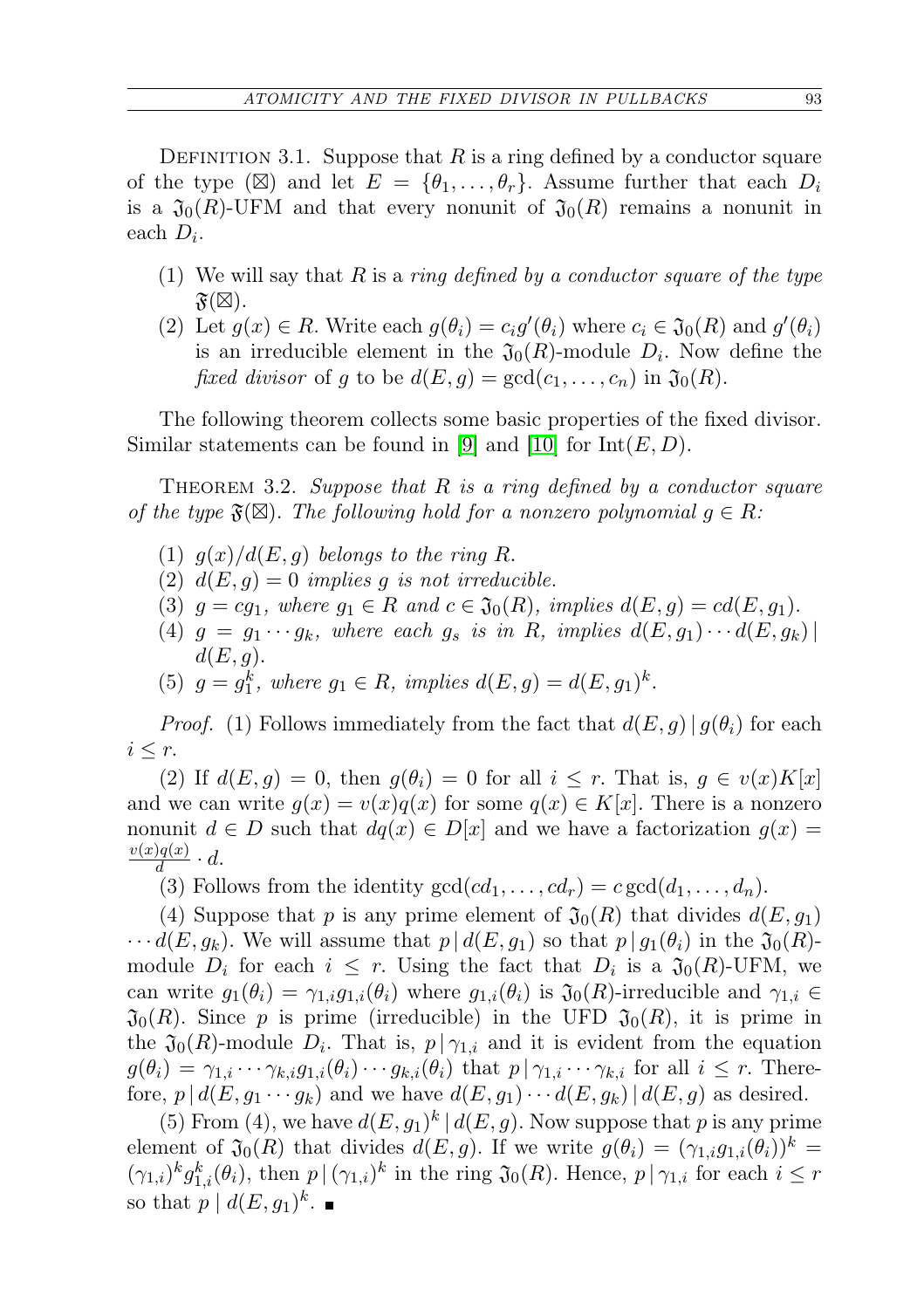We now define a notion similar to that of "primitive" for a polynomial ring over a UFD. Theorem 3.4 below collects some results similar to those found in [\[9\]](#page-10-0) and [\[10\]](#page-10-1).

DEFINITION 3.3. Suppose that R is a ring defined by a conductor square of the type  $\mathfrak{F}(\boxtimes)$ . An element  $g \in R$  is called *image primitive* if  $d(E, g) = 1$ .

THEOREM 3.4. Suppose that  $R$  is a ring defined by a conductor square of the type  $\mathfrak{F}(\boxtimes)$ . The following hold for a nonzero polynomial  $g \in R$ .

- (1)  $d(E, g) = 1$  and  $g = g_1 \cdots g_k$ , where each  $g_i \in R$ , implies  $d(E, g_i) = 1$ for each  $i \leq k$ .
- (2)  $q \in \mathcal{A}(R)$  implies  $d(E, q) = 1$ .
- (3)  $d(E, g) = 1$  implies that g is not divisible by any element of  $\mathfrak{J}_0(R)^{\bullet}$ .
- (4) If  $g \in \mathfrak{J}_0(R)[x]$  and g is primitive, then g irreducible in R if and only if g is irreducible in  $\mathfrak{J}_0(R)[x]$  and  $d(E, g) = 1$ .

Proof. (1) Follows immediately from (4) in the previous theorem.

(2) If  $d(E, g) = d$  is an element of  $\mathfrak{J}_0(R)^{\bullet}$ , then  $g(x)/d \in R$  by (1) of the previous theorem and  $g(x) = d \cdot (g(x)/d)$  is a proper factorization of  $g(x)$ in R.

(3) Suppose that  $g(x) = ch(x)$  for some  $c \in \mathfrak{J}_0(R)^{\bullet}$  and some  $h \in R$ . Since  $D_i$  is a  $\mathfrak{J}_0(R)$ -UFM, and since  $h(\theta_i) \in D_i$ , we have the unique factorization  $h(\theta_i) = \gamma_i h_i(\theta_i)$  where  $h_i(\theta_i)$  is irreducible. It now follows that  $g(\theta_i)$  $c\gamma_i h_i(\theta_i)$  and that  $1 = d(E, g) = \gcd(c\gamma_1, \ldots, c\gamma_r) = c \gcd(\gamma_1, \ldots, \gamma_r)$ , making c a unit in the ring  $\mathfrak{J}_0(R)$ .

(4)  $(\Rightarrow)$  If  $g(x)$  is irreducible in R, then  $g(x)$  is image primitive by (2). Suppose  $g(x) = g_1(x)g_2(x)$  is a proper factorization of  $g(x)$  in  $\mathfrak{J}_0(R)[x]$ . If  $g_1, g_2$  are both nonconstant, then this factorization of g is proper. If  $g(x) =$  $dg_2(x)$  is a proper factorization in  $\mathfrak{J}_0(R)[x]$ , then d is a nonunit in  $\mathfrak{J}_0(R)$ , making it a nonunit of R.

 $(\Leftarrow)$  If  $g(x)$  is irreducible in  $\mathfrak{J}_0(R)[x]$  and image primitive, then  $g(x)$  is irreducible in K[x]. Suppose  $g(x) = g_1(x)g_2(x)$  is a proper factorization of  $g(x)$  in R. Since  $g(x)$  is image primitive, both  $g_1(x)$  and  $g_2(x)$  are nonconstant, which contradicts the irreducibility of  $g(x)$  over  $K[x]$ .

The results below are extensions of some results [\[9\]](#page-10-0) and [\[10\]](#page-10-1). They all follow from the properties of the generalized fixed divisor given in Theorems 3.2 and 3.4. The proofs are essentially the same as the ones provided in [\[9\]](#page-10-0) and [\[10\]](#page-10-1) but we replace  $\text{Int}(E, D)$  and  $D[x]$  with the more general constructions R defined by  $\mathfrak{F}(\boxtimes)$  and  $\mathfrak{J}_0(R)[x]$ . We therefore omit the details of the proofs and refer the reader to the previously cited articles.

The definition below is introduced in [\[10\]](#page-10-1) and is given in order to retain the notion of elasticity in an integral domain that is not atomic.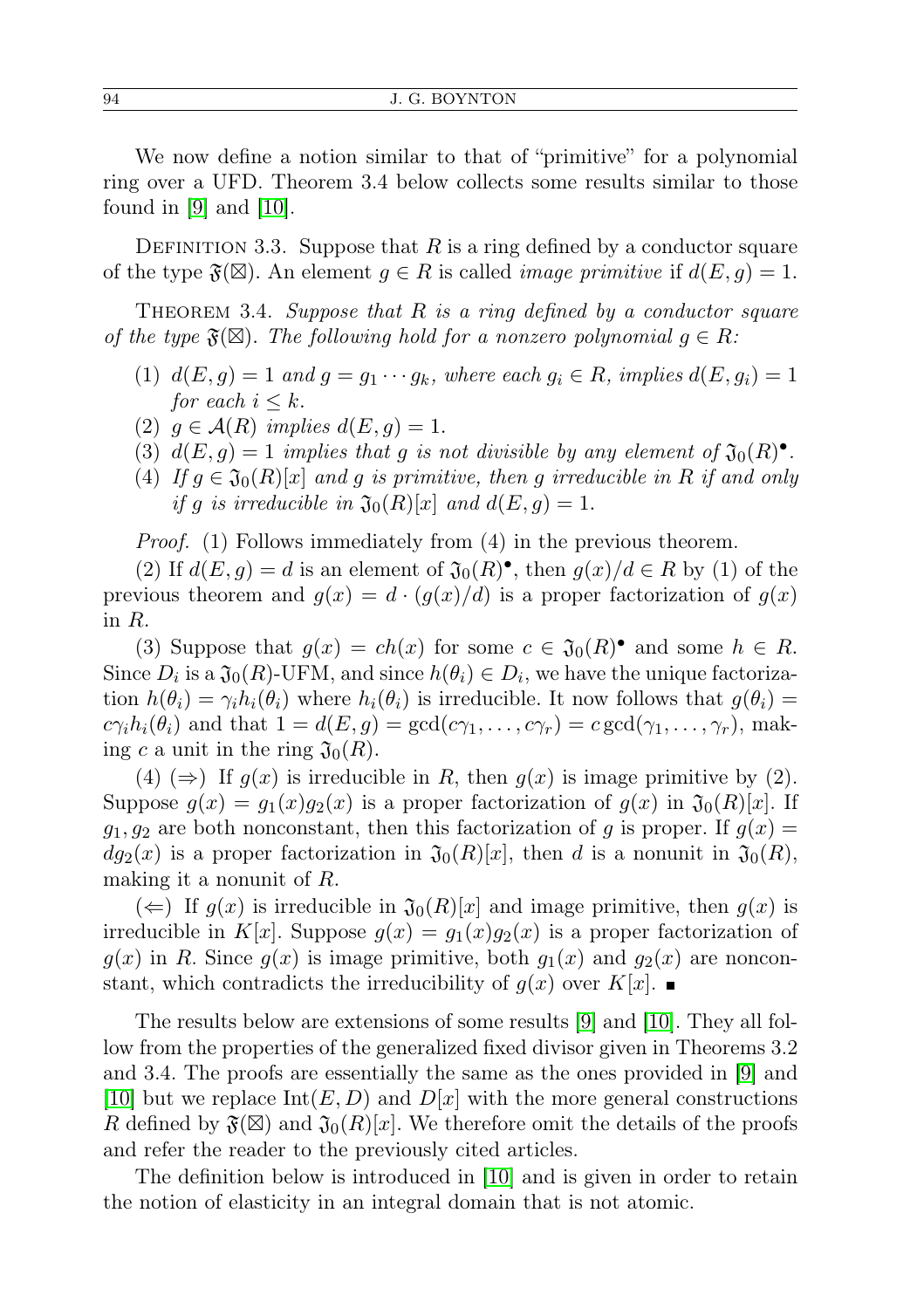DEFINITION 3.5. Let D be any integral domain with  $A(D) \neq \emptyset$ . We define the restricted elasticity to be

$$
\rho_r(D) = \sup \left\{ \frac{m}{n} \in \mathbb{Q} : \alpha \in \mathcal{F}(D) \text{ and } \prod_{i=1}^n p_i = \alpha = \prod_{i=1}^m q_i \text{ where } p_i, q_i \in \mathcal{A}(D) \right\}.
$$

It is shown in [\[10,](#page-10-1) Corollary 6] that for every real number  $t \geq 1$ , there exists a domain D with a finite subset E such that  $\rho_r(\text{Int}(E, D)) = t$ . That is, there exists a ring R defined by  $(\boxtimes)$  such that  $\rho_r(R) = t$ . In addition, we have the following result analogous to [\[10,](#page-10-1) Proposition 12].

THEOREM 3.6. Suppose that  $R$  is a ring defined by a conductor square of the type  $\mathfrak{F}(\boxtimes)$ . Then  $\rho_r(R) = \infty$ .

The next theorem is critical in determining the irreducible elements of a domain R defined by a diagram of the type  $\mathfrak{F}(\boxtimes)$ . It is analogous to a familiar representation for elements in a polynomial ring over a UFD.

THEOREM 3.7. Suppose that R is a ring defined by a conductor square of the type  $\mathfrak{F}(\boxtimes)$ . If  $g \in R$  is image primitive, then there exists a unique (up to associates) primitive polynomial  $g_1 \in \mathfrak{J}_0(R)[x]$  and  $d \in \mathfrak{J}_0(R)$  such that

$$
(*)\qquad \qquad g(x) = g_1(x)/d.
$$

In the result that follows, we lay more of the ground work needed in characterizing the irreducible and atomic elements of R defined by  $\mathfrak{F}(\mathbb{Z})$ .

LEMMA 3.8. Suppose that  $R$  is a ring defined by a conductor square of the type  $\mathfrak{F}(\boxtimes)$ . The following statements are equivalent for a nonconstant primitive polynomial  $f \in \mathfrak{J}_0(R)[x]$ :

- (1)  $f(x)/d(E, f)$  is irreducible in R.
- (2) Either f is irreducible in  $\mathfrak{J}_0(R)[x]$ , or for every pair of nonconstant polynomials  $g, h \in R$  such that  $f = gh$ , one has  $d(E, f)$   $\dagger$  $d(E, g)d(E, h).$

With Theorem 3.7 and Lemma 3.8 at hand, we are able to characterize the irreducible elements of a ring defined by  $\mathfrak{F}(\boxtimes)$  and those elements of the conductor ideal that do admit a finite factorization into irreducibles. These results will shed some light on the factorization properties of the construction  $\mathfrak{F}(\boxtimes)$  and may provide the necessary tools to find other examples of atomic domains that do not satisfy ACCP.

THEOREM 3.9. Suppose that  $R$  is a ring defined by a conductor square of the type  $\mathfrak{F}(\boxtimes)$ . Let  $g(x)$  be a nonunit in R and write  $g(x) = g_1(x)/d$  as in ( $\ast$ ). Then  $q(x)$  is irreducible in R if and only if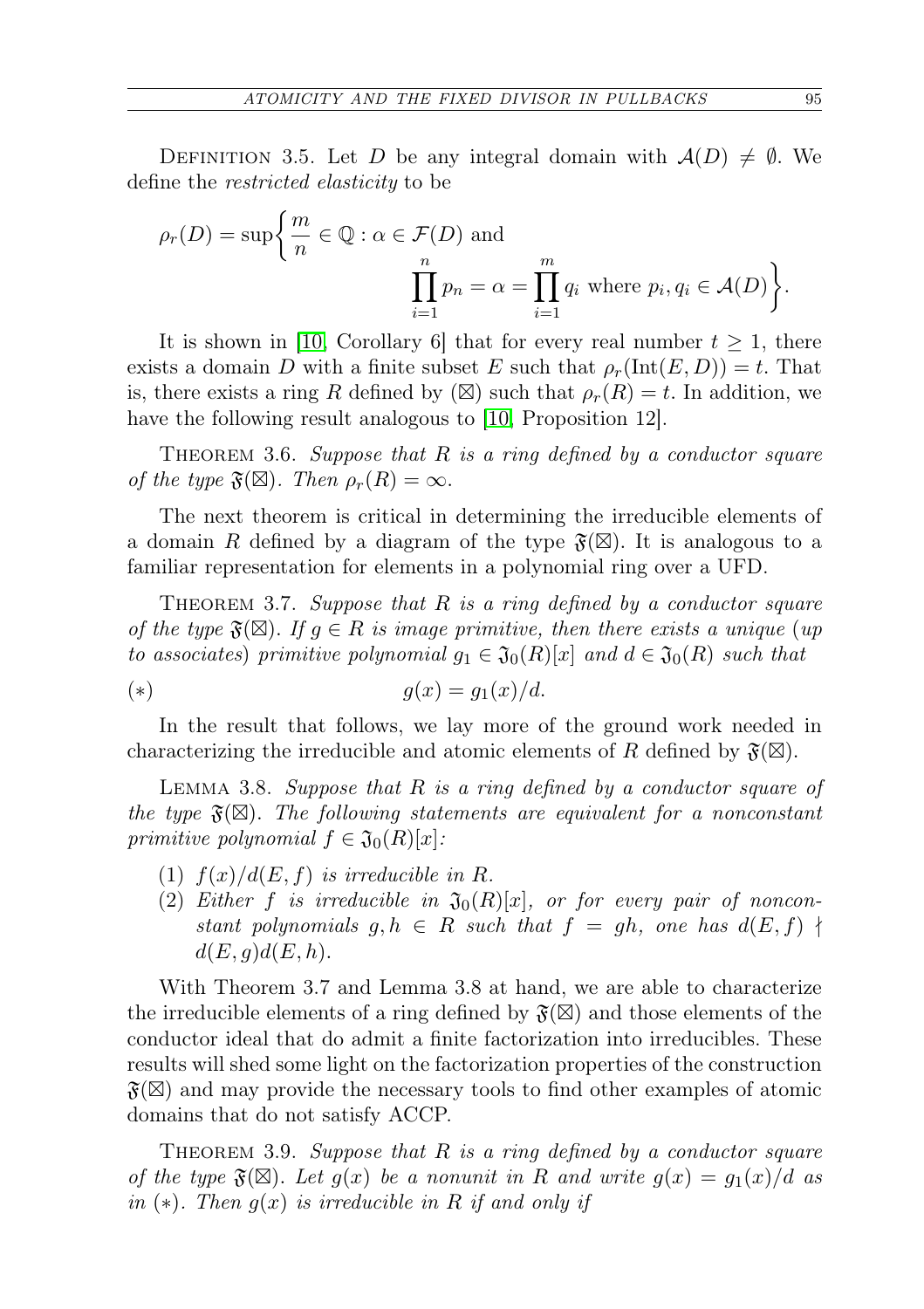- (1) deg(q) = 0 and q is irreducible in  $\mathfrak{J}_0(R)$ , or
- (2)  $deg(g) > 0$ ,  $g(x)$  is image primitive in R, and  $d(E, g_1) = d$  where either
	- (a)  $g_1(x)$  is irreducible in  $\mathfrak{J}_0(R)[x]$ , or
	- (b) if  $g_1(x) = f(x)h(x)$  is any proper factorization  $\mathfrak{J}_0(R)$ , then  $d \nmid d(E, f)d(E, h).$

THEOREM 3.10. Suppose that R is a ring defined by a conductor square of the type  $\mathfrak{F}(\boxtimes)$ . Let  $g \in v(x)K[x]$  and write  $g(x) = g_1(x)/d$  as in (\*). In order for g to admit a finite factorization into irreducibles, it is necessary and sufficient that there exists a proper factorization  $g_1(x) = p_1(x) \cdots p_r(x)$ in  $\mathfrak{J}_0(R)[x]$  and  $d = c_1 \cdots c_r$  in  $\mathfrak{J}_0(R)$  such that:

- (1)  $d(E, p_i) \neq 0$  whenever  $1 \leq i \leq r$ , and
- (2)  $c_i | d(E, p_i)$  whenever  $1 \leq i \leq r$ .

We conclude this article with a natural question: Can we find necessary and sufficient conditions on the diagram  $(\boxtimes)$  in order that the resulting pullback is atomic? Also, if such conditions are found, can we find examples that satisfy them?

Acknowledgements. The author is grateful to the referees for their interest in this paper and very helpful suggestions in improving its clarity. The author would also like to thank the Department of Mathematics at North Dakota State University for their support. Finally the author would like to thank Jim Coykendall for the many helpful conversations about the theory of factorization.

## REFERENCES

- <span id="page-9-0"></span>[1] D. F. Anderson, P.-J. Cahen, S. T. Chapman and W. W. Smith, Some factorization properties of the ring of integer-valued polynomials, in: Zero-Dimensional Commutative Rings (Knoxville, TN, 1994), Lecture Notes in Pure Appl. Math. 171, Dekker, New York, 1995, 125–142.
- <span id="page-9-6"></span>[\[2\]](http://dx.doi.org/10.1006/jnth.1998.2220) M. Bhargava, Generalized factorials and fixed divisors over subsets of a Dedekind domain, J. Number Theory 72 (1998), 67–75.
- <span id="page-9-1"></span>[\[3\]](http://dx.doi.org/10.1080/00927870701351294) J. Boynton, Pullbacks of arithmetical rings, Comm. Algebra 35 (2007), 2671–2684.
- <span id="page-9-3"></span>[\[4\]](http://dx.doi.org/10.1007/s00013-005-1225-1) J. Boynton and L. Klingler, The n-generator property in rings of integer-valued polynomials determined by finite sets, Arch. Math. (Basel) 86 (2006), 36–42.
- <span id="page-9-4"></span>[5] J. Boynton and S. Sather-Wagstaff, Regular Pullbacks, in: Progress in Commutative Algebra 2, de Gruyter, Berlin, 2012, 145–169.
- <span id="page-9-2"></span>[6] P.-J. Cahen and J.-L. Chabert, Integer-Valued Polynomials, Math. Surveys Monogr. 58, Amer. Math. Soc., Providence, RI, 1997.
- <span id="page-9-5"></span>[7] S. T. Chapman and S. Glaz, One hundred problems in commutative ring theory, in: S. T. Chapman and S. Glaz (eds.), Non-Noetherian Commutative Ring Theory, Kluwer, Dordrecht, 2000, 459–476.